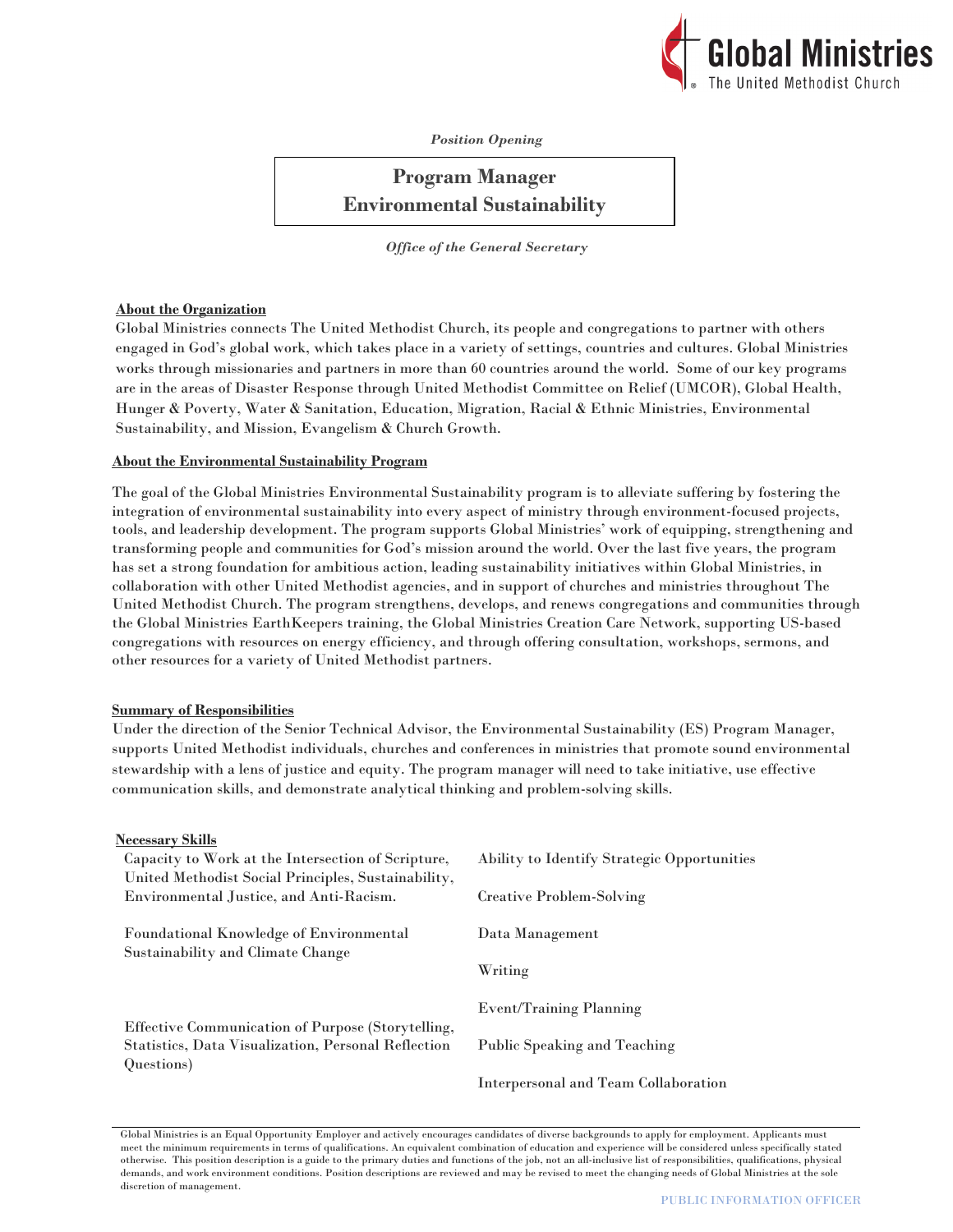

## **The Ideal Candidate**

The ideal candidate will possess a demonstrable understanding of and commitment to anti-racism, equity and justice. They will have a current, working knowledge of climate change and environmental issues and internal motivation to stay current on new information. They will be prepared to recognize and respond to differentiated needs of diverse constituents. They will be well-equipped to organize and execute training, build a network, and resource groups with practical skills. They will be able to share concrete examples of ways in which they have set goals and achieved outcomes in their environmental work. They will bring curiosity and humility to their work, ready to receive wisdom from new sources and respectful of the many communities and institutions with which they will engage.

## **Essential Job Functions**

Manage Global Ministries EarthKeepers training including, promotion, recruitment, admission process, follow-up engagement and support. May also include coaching EarthKeepers during training

- Develop opportunities for commissioned EarthKeepers to connect and support one another.
- Manage EarthKeepers grant program.
- Provide resources and programming to support local churches, conferences. This includes sharing
- information, events, and resources via the Global Ministries Creation Care Network; planning, promoting, and hosting quarterly energy efficiency webinars; provide consultations to constituents, denominational partners, and interfaith partners upon request; writing articles/blog posts as invited; attending meetings and events representing ES as needed; offering topical presentations and webinars, cultivating strategies/programming to support Environmental Sustainability ministries with Black, Indigenous, and people of color (BIPOC).
- Support programming local to Global Ministries' Atlanta, GA Office (i.e., waste management training, community garden, creation care ministries, solar campaign and other special projects and initiatives).
- Maintain and update Global Ministries Creation Care Network.
- Support agency greenhouse gas emissions tracking.

## **Major Accountabilities**

- Ensure successful EarthKeepers trainings and programs.
- Manage grants according to Global Ministries/UMCOR grantmaking procedures, working congenially with other units (Finance, M&E).
- Provide Global Ministries programming, resources and support to individuals, churches and conferences engaging in creation care/environmental sustainability ministries.
- Ensure appropriately differentiated programming, resources, and support for diverse constituencies, with particular attention to the wants and needs of BIPOC constituents.

## **Education and Experience Requirements**

- Bachelor's degree; Master's degree welcome
- 5+ years professional or significant volunteer experience in faith-based environmental ministry
- 5+ years professional or significant volunteer experience planning, managing and hosting both in-person and virtual events, including multi-day events.
- Community organizing experience preferred.
- Theological education or study preferred.

## **Other Specialized Knowledge, Skills and Abilities**

- Anti-racism training or equivalent experience.
- Ability to effectively communicate with diverse stakeholders including ecumenical, technical, and community-based audiences.
- Clear understanding of The United Methodist Church structure and familiarity with the Book of Discipline and Book of Resolutions.

Global Ministries is an Equal Opportunity Employer and actively encourages candidates of diverse backgrounds to apply for employment. Applicants must meet the minimum requirements in terms of qualifications. An equivalent combination of education and experience will be considered unless specifically stated otherwise. This position description is a guide to the primary duties and functions of the job, not an all-inclusive list of responsibilities, qualifications, physical demands, and work environment conditions. Position descriptions are reviewed and may be revised to meet the changing needs of Global Ministries at the sole discretion of management.